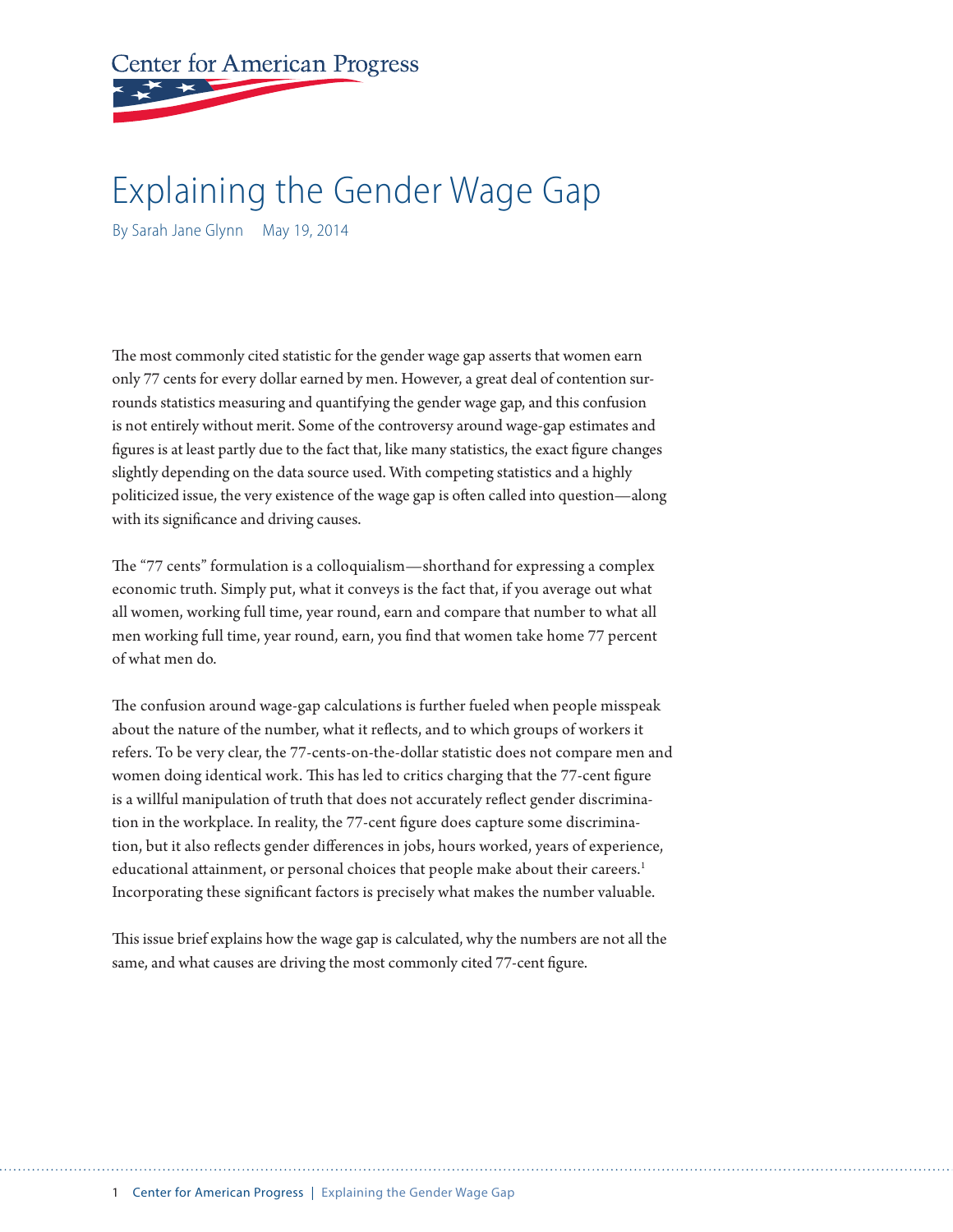### Is the 77-cent figure accurate?

Like all statistics, the 77-cent statistic tells a particular story. It's calculated by dividing the median earnings of full-time, year-round, working women by the median earnings of full-time, year-round, working men, all rounded to the nearest \$100.

The wage gap looks slightly different depending on which data source is used in the calculation. Outcomes look marginally different, for example, depending on whether weekly or annual earnings are compared. Annual data for 2012, the latest year for which data are available, estimate that women earn 77 percent of what men do for working full time, year round,<sup>2</sup> while weekly data put the estimate at 82.1 percent.<sup>3</sup> But this is not an issue unique to calculating the gender wage gap, since most statistics vary slightly when pulling data from different sources using different measures of analysis. Similarly, the estimate of the median annual wage for all full-time workers regardless of gender—\$45,535 in 2012<sup>4</sup>—is not the same as the median weekly wage for all full-time workers—\$765 to \$772 depending on the quarter<sup>s</sup>—multiplied by 52.

The annual wage-gap statistic average is compiled by grouping together many people and, as such, it has its caveats. In real life, men and women often do not hold the same jobs. Neither do they, on average, have the same years of experience, work the same hours, or equally share the responsibility of childbirth and child care. All of these factors translate, to different degrees, into lower pay.

And it's all of these factors coming together—in the same way that they do in real life that gives the 77-cent comparison meaning. The varied factors that influence the wage gap—different jobs, different hours, and different work histories—are not purely the result of women's choices. There are significant structural factors that influence the decisions working women make that result in lower pay, and these deserve as much attention as overt discrimination.

## What explains the wage gap

#### Occupational differences

One of the largest driving factors of the gender wage gap is the fact that men and women, on average, work in different industries and occupations; this accounts for up to 49.3 percent of the wage gap, according to some estimates.<sup>6</sup> Women are much more likely than men to be clustered in just a few occupations, with nearly half of all working women—44.4 percent—employed in just 20 occupations, including secretaries and administrative assistants, registered nurses, and school teachers. Meanwhile, only about one-third—34.8 percent—of men are employed in the top 20 occupations for male workers, including truck drivers, managers, and supervisors.<sup>7</sup>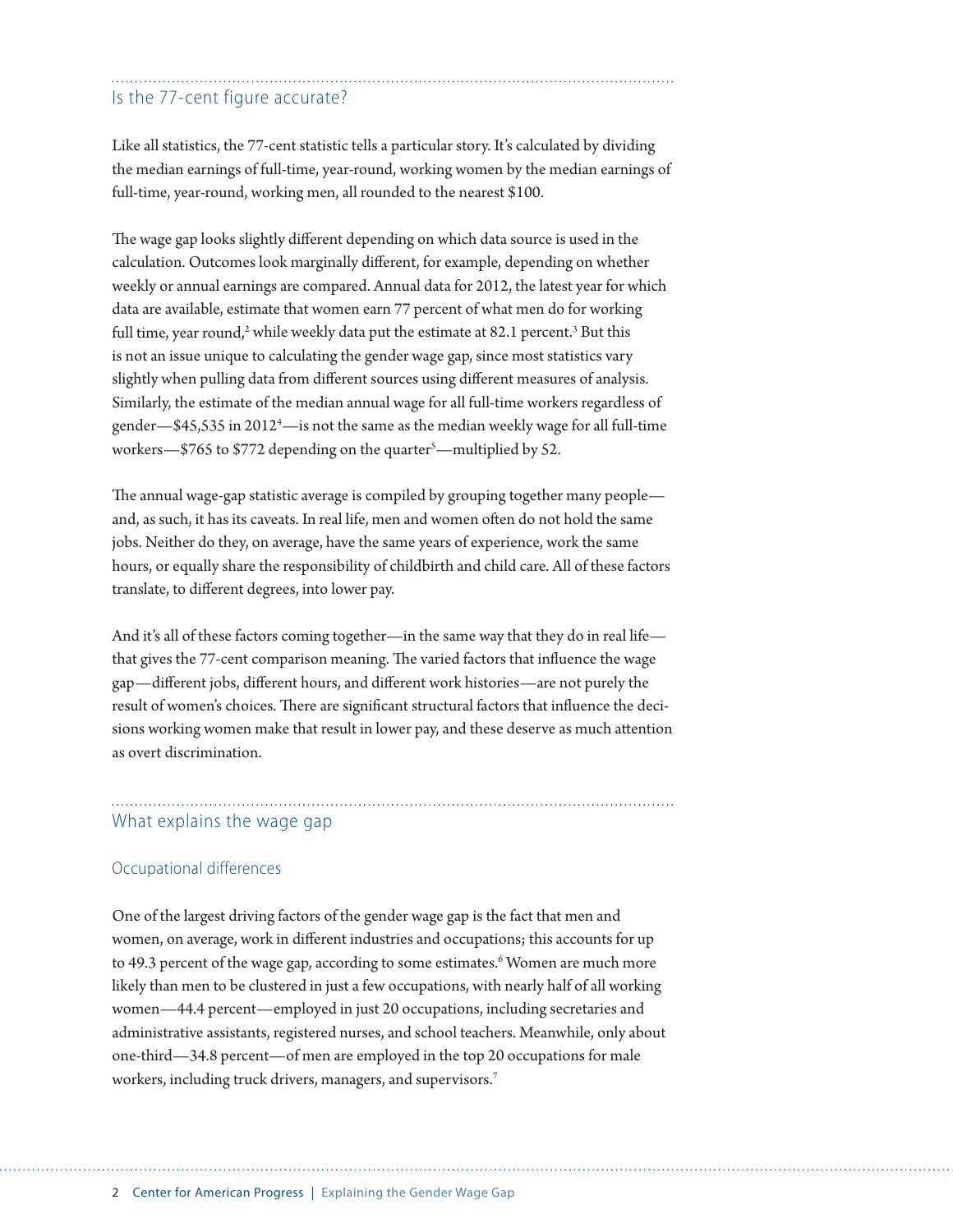Interestingly, only four occupations—retail salespersons, first-line supervisors and managers of retail stores, cooks, and all other managers—appear in both genders' top 20 most common occupations.<sup>8</sup> Not only are women more likely to be concentrated in fewer types of jobs, those jobs are more likely to be female dominated—a fact that often leads to lower wages. Female-dominated industries pay lower wages than maledominated industries requiring similar skill levels, and the effect is stronger in jobs that require higher levels of education.<sup>9</sup> Women are more likely to be concentrated in lowwage work,10 and they make up the majority of minimum-wage workers in the United States.<sup>11</sup> The top 10 occupations for women all pay men more on average, including secretaries and administrative assistants, registered nurses, teachers, and cashiers.<sup>12</sup> In fact, out of the 534 occupations tracked by the Bureau of Labor Statistics, only seven pay women more than men on average, such as respiratory therapists and stock clerks.<sup>13</sup> The jobs that pay women more on average employ about 1.5 million women, or approximately 3 percent of the full-time female labor force.

The highest wage premium for women is among respiratory therapists, an occupation where women earn 6.4 percent more than men—the equivalent of an extra \$62 per week. That is certainly nothing to scoff at, but it pales in comparison to the occupations with the worst wage gap for women: property, real estate, and community association managers. In these jobs, women earn, on average, 60.6 percent of what men do within the same occupation—the equivalent of losing an astonishing \$473 dollars per week. Put another way, the wage losses per week of women property managers is about equal to the wage premium that women respiratory therapists earn over two months.

So while the 77-cent figure compares working women and men in different jobs, it is influenced by occupational segregation and the different wages men and women earn even within the same types of jobs.

All this could be used to argue that the wages for men and women would be the same if only women were not choosing traditionally female-dominated industries. But in reality, there are several factors that lead women to traditionally female-dominated roles, including the gendered socialization<sup>14</sup> that trains girls from childhood to embody the sorts of traits that translate well into traditionally feminine jobs centered on nurturing, service, and supporting other people in their jobs.15 As the following sections illustrate, there are structural factors that influence the different career paths of men and women—factors that should be addressed to ensure that all workers are able to work and contribute to the economy in ways that make the most of their abilities and strengths.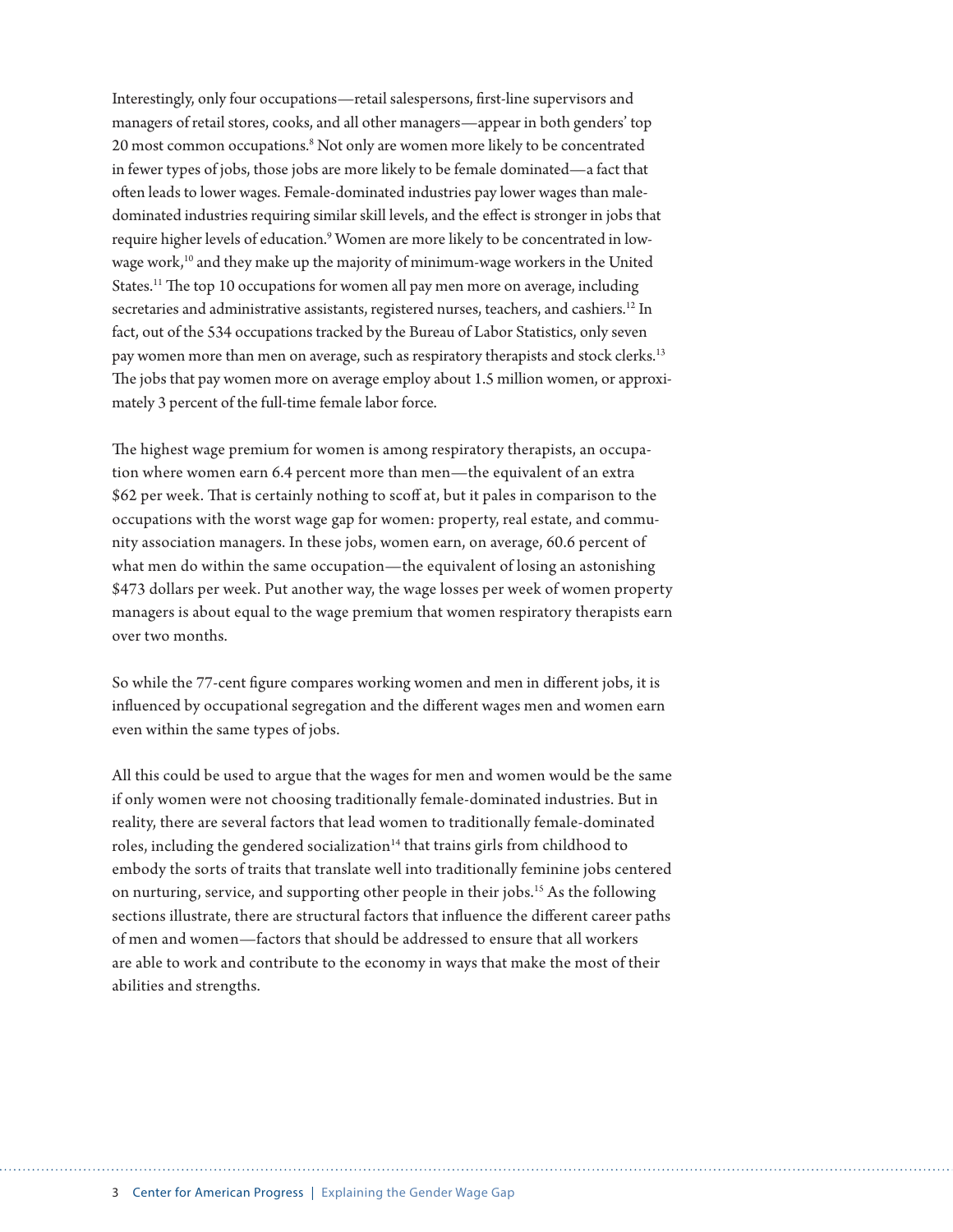#### Differences in hours

Women not only work in different occupations, but they also work fewer hours in the workplace: 35 minutes less per day than men, among full-time working men and women.<sup>16</sup> What accounts for that difference in time? Interestingly, when home and child care work is taken into account, the time gap looks very different. Employed mothers with a child under age 6 spend about 47 more minutes per day caring for and helping household members, compared to employed fathers. Parents of older children also have a caring time gap, though it is smaller—about 22 minutes per day. The data suggest that women's reduction in work hours can be accounted for when taking into consideration the fact that women provide more unpaid care in the home, at least in homes with children.<sup>17</sup>

While the fact that full-time working women put in fewer hours on average certainly affects the wage gap, the penalty women pay for working less is not as straightforward as a simple subtraction in hourly wages. Harvard economist Claudia Goldin has found that in some well-paid occupations, such as business and law, people who work very long hours receive a disproportionate increase in their wages—which means that those who work fewer hours receive disproportionately lower pay.<sup>18</sup> In these types of jobs, for example, working 20 percent fewer hours results in a reduction in compensation of more than 20 percent. Some research shows that the career costs of childbearing are particularly high for highly skilled women in professional occupations, likely in part because there is not a direct relationship between hours and wages for women who find themselves on the "mommy track."19

Some critics use this as fuel for their argument that the wage gap only exists because women scale back their work hours to care for their families. But that belief rests upon a very abstract take on reality. The fact is, in real life, women work the way they do for reasons that, for all but the most privileged, have very little to do with choosing purely between work and family life. In fact, there is a cyclical relationship between women's wages and unpaid care work within the home.

#### Family caregiving

When women earn less to begin with, often due to occupational segregation, it may make economic sense for them to be the ones to scale back to provide family care for children or aging relatives. In turn, that reduction in job hours and job tenure both lowers women's wages overall and contributes to the cultural notion that women are not as devoted to employment once they have children.<sup>20</sup> Mothers, on average, have lower earnings than women without children, and while some of this gap may be due to working fewer hours, at least some of it persists even when productivity is taken into account.<sup>21</sup> The unfortunate truth is that mothers are perceived as less dedicated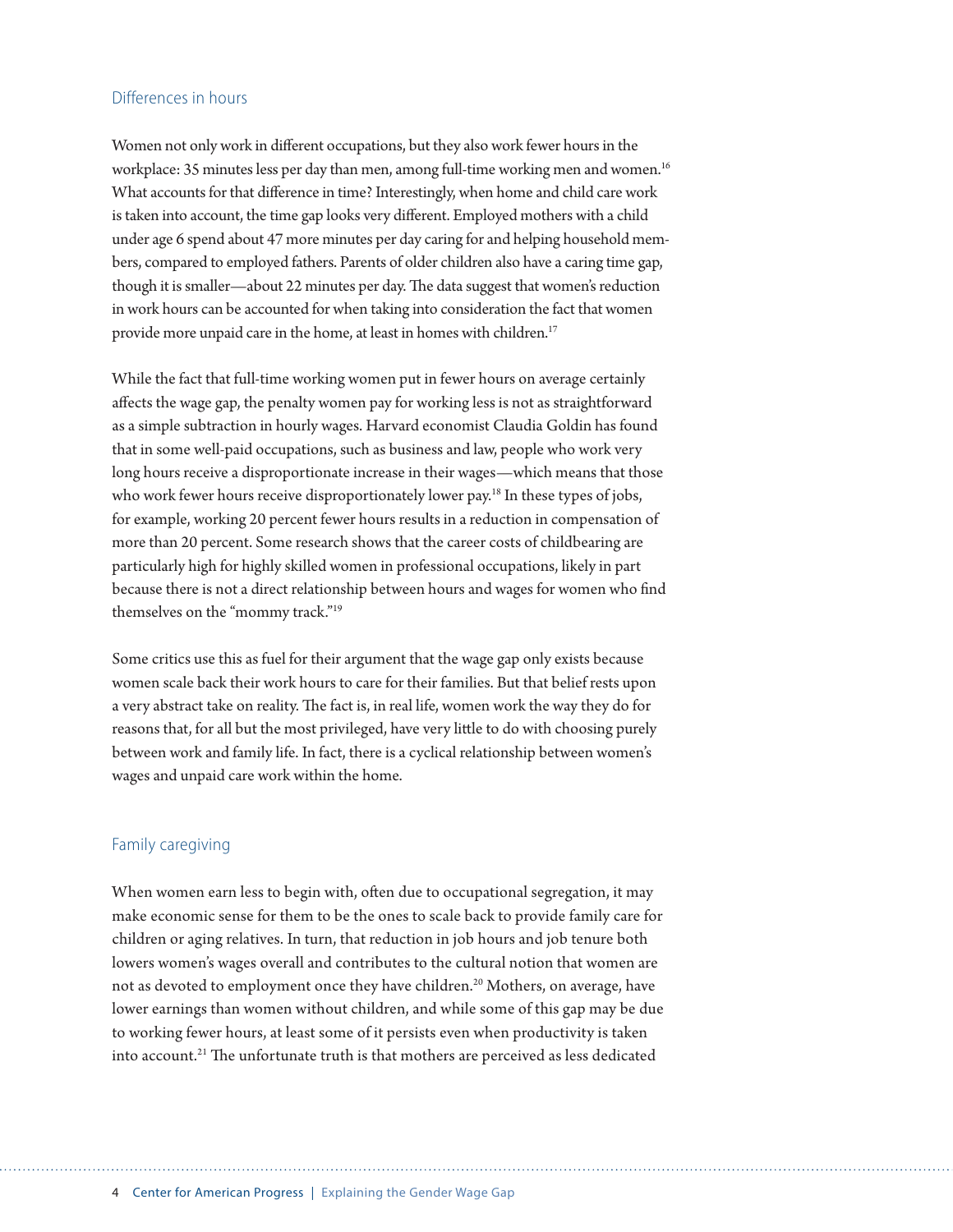employees after having children because many employers think mothers will be distracted by their home lives. At the same time, men tend to receive pay increases after becoming fathers, in part because fathers are assumed to be the breadwinners for their families even though most married men have working partners. $22$ 

There's also the fact that women are now more likely than ever before to be raising children without a partner—carrying all the weight of breadwinning and homemaking on their own shoulders.<sup>23</sup> Nearly two-thirds of mothers are the primary or co-breadwinners for their families.<sup>24</sup> And this does not even begin to take into account the lack of federal laws in this country that could help manage conflicts between caring for a family while still bringing in income.

There is currently no mandate in the United States that ensures workers have access to paid sick days, and as a result, roughly 40 percent of workers risk losing a day's pay or their jobs if they or a family member fall ill.<sup>25</sup> Mothers are more likely than fathers to stay home with sick children,<sup>26</sup> and one-third of parents of young children report that they are concerned about losing their jobs or their wages if they have to stay home with an ill child, according to the C.S. Mott Children's Hospital National Poll on Children's Health.<sup>27</sup>

The United States is one of only a few countries in the world, and certainly the only advanced economy, where mothers do not have the right to paid maternity leave after the birth of a new child.<sup>28</sup> Currently, only 12 percent of workers have access to paid family leave,<sup>29</sup> and when mothers have to take unpaid time out of the labor force, it results in longer gaps in work histories with a negative impact on future wages, compared to mothers who have access to paid leave.<sup>30</sup> Because so few women have access to paid maternity leave, and because the biological realities of childbirth mean that most women have no choice but to take time off after having children, mothers end up spending more time out of the labor force than fathers, which further contributes to the gender wage gap.

#### 'Unexplained' drivers of the wage gap

Cornell economists Francine D. Blau and Lawrence M. Kahn have managed to quantify what percentage of the pay gap between men and women is due to aspects we cannot easily measure—aspects that go beyond things such as occupation, educational attainment, and years of experience. According to Blau and Kahn, this percentage is 41.1 percent.31 At least some of this is due to discrimination, even if it is subtle and subconscious. Combating gender and caregiver pay discrimination is a real and important challenge facing our country, which is why laws such as the Equal Pay Act of 1963<sup>32</sup> and the Lily Ledbetter Fair Pay Act of 2009 are so important.<sup>33</sup>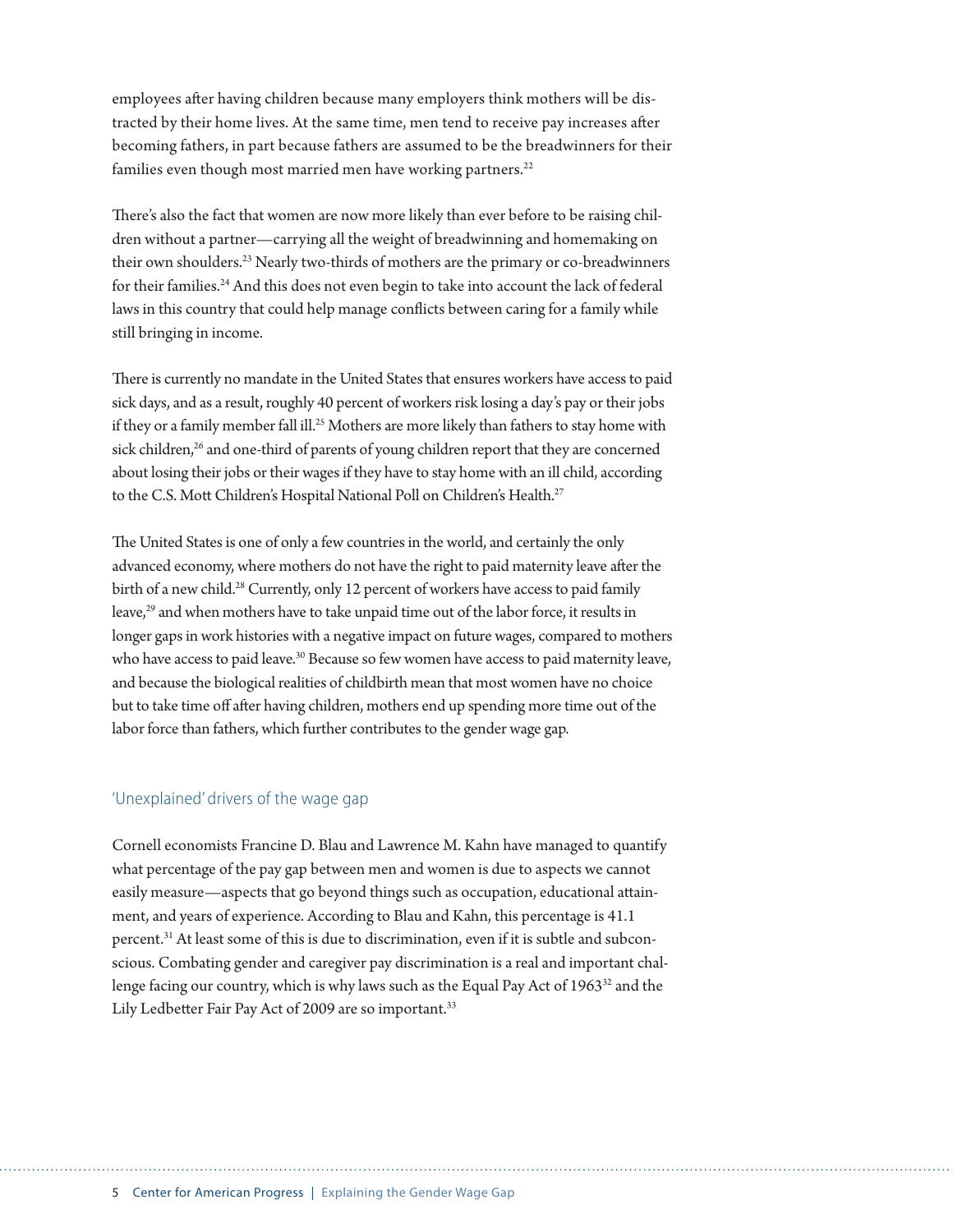But the rest of the wage gap—nearly 60 percent—is influenced by all the structural and social factors that drive the decisions women make about where and how long they work. These factors constrain the choices that lead them to work and earn less. Altogether, they are why the 77-cent figure is meaningful: Comparing a woman and a man in the same occupation and with the same background in a very narrow way only tells you one part of the story—even though a gender wage gap still persists within these types of comparisons.

The good news is that some of these issues can be addressed through public policy. The Healthy Families Act would ensure that workers have access to paid sick days and would no longer have to worry about taking a financial hit if they or their children were to fall ill.<sup>34</sup> The Family and Medical Insurance Leave Act, or FAMILY Act, would create a federal paid family and medical leave program that would provide up to 12 weeks of partial wage replacement after the birth of a new child, to provide care to a seriously ill family member, or to recover from a worker's own serious illness,<sup>35</sup> building on the job protection offered by the Family and Medical Leave Act of 1993.<sup>36</sup>

It's the structural barriers to women's progress and enduring social attitudes about women's place that contribute the most to women's lower pay, according to economic analyses of the wage gap. Understanding these constraints and what causes the gender wage gap is an important first step to change structural barriers.

*Sarah Jane Glynn is Associate Director for Women's Economic Policy at the Center for American Progress.*